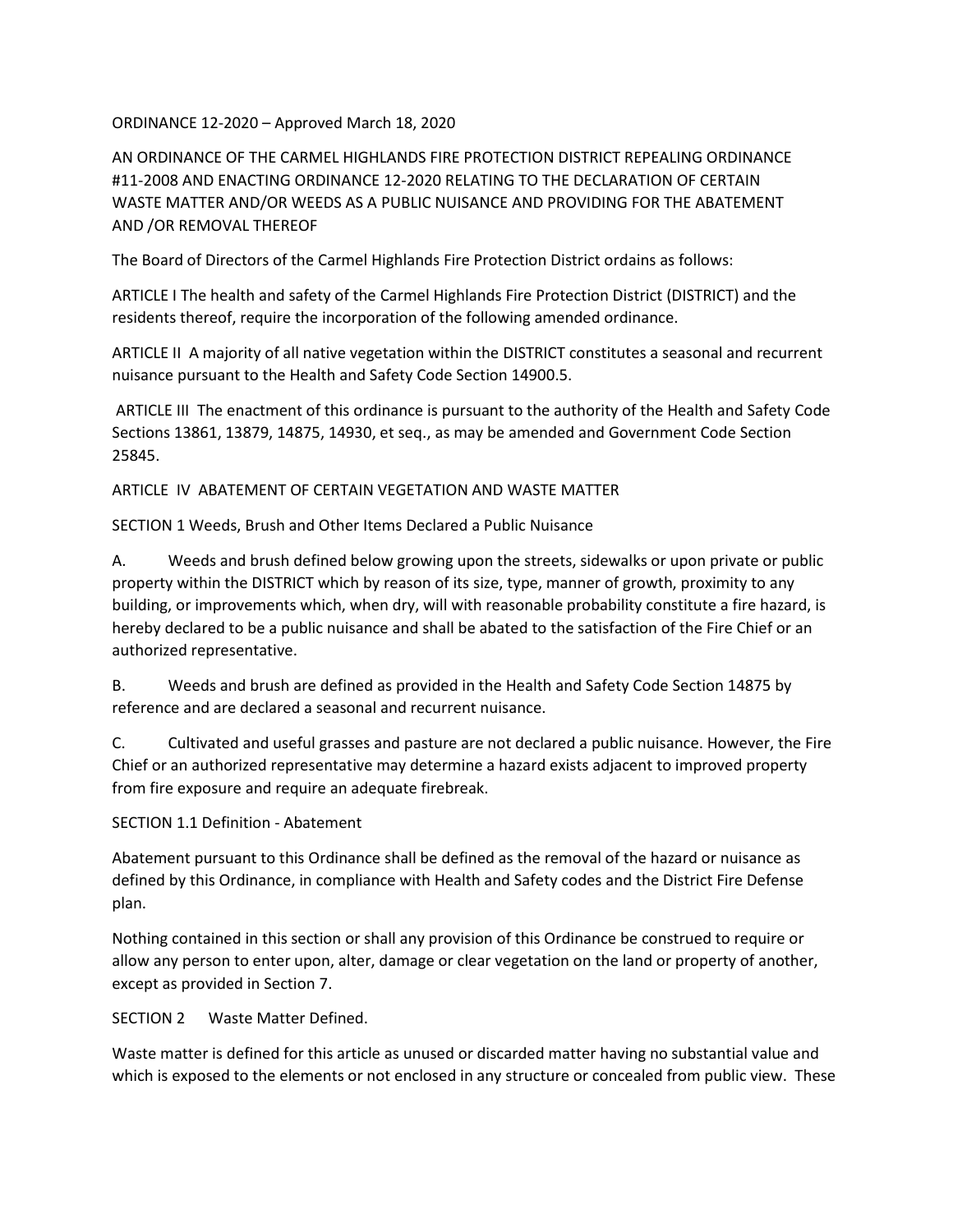items consist (without limitation or exclusion by enumeration) of such matter and/or material as: rubble, asphalt, and any combustible non-functioning material.

# SECTION 2.1 Waste Matter Declared a Public Nuisance

Waste matter is hereinafter defined as matter, which by reason of its location and/or character may hamper or interfere with the prevention or suppression of fire upon the premises or adjacent premises. Such waste matters shall be abated and are hereby declared a public nuisance.

### SECTION 3 Notice to Abate Hazard.

If it is determined that a public nuisance as herein defined exists on any lot, premises, sidewalk, parking lot or street adjacent areas, the Fire Chief of the Fire District or his/her authorized representative upon discovery shall cause a notice to be issued to abate such nuisance. Such notice shall be titled: "Notice To Abate Hazard" and shall, in legible characters, direct the abatement of the nuisance and refer to this article and section for particulars.

SECTION 3.1 Notice to Abate Seasonal Vegetation, Waste Matter and Recurrent Public Nuisances

The notice shall refer to and describe the property and shall state "nuisance" or dangerous weeds of a seasonal and recurrent nature are growing on the property and that the same constitutes a public nuisance, which must be abated by removal. If not removed by the property owner, the Fire Chief or an authorized representative shall cause the abatement by removal. The cost of such removal shall be assessed upon the lot and/or lands from which nuisance is removed. Such removal by the District will constitute a lien upon such lots or lands until paid or collected through tax assessment.

# SECTION 4 Service of Notice to Abate Hazard

The notice required by Section 3 and 3.1 of this Ordinance may be served by one of the following:

- (a) By personal service on the owner, adult occupant or adult in charge or control of property; -
- (b) By regular mail addressed to the owner or person in charge and control of the property at the address shown on the last available Monterey County Real Property Tax assessment roll or otherwise known; OR
- (c) By posting in a conspicuous place on the land or adjacent public right of way a notice in conformance with Sections 14891 and similar to Section 14892 of the Health and Safety Code, not more than 100 feet in distance apart along such right of way with at least one notice posted on each lot or parcel.

Notices served by means other than posting as provided by this article shall contain a description of the property reasonably sufficient to identify the location of the property and location of the nuisance thereon.

# SECTION 5 Appeal to The Board of Directors

The owner or person occupying or controlling a lot or premise served a "Notice to Abate Hazard" may appeal to the DISTRICT Board of Directors. Such appeal shall be in writing and shall be filed with the Board Secretary ten days prior to the public hearing at 2221 Garden Road Monterey, CA 93940.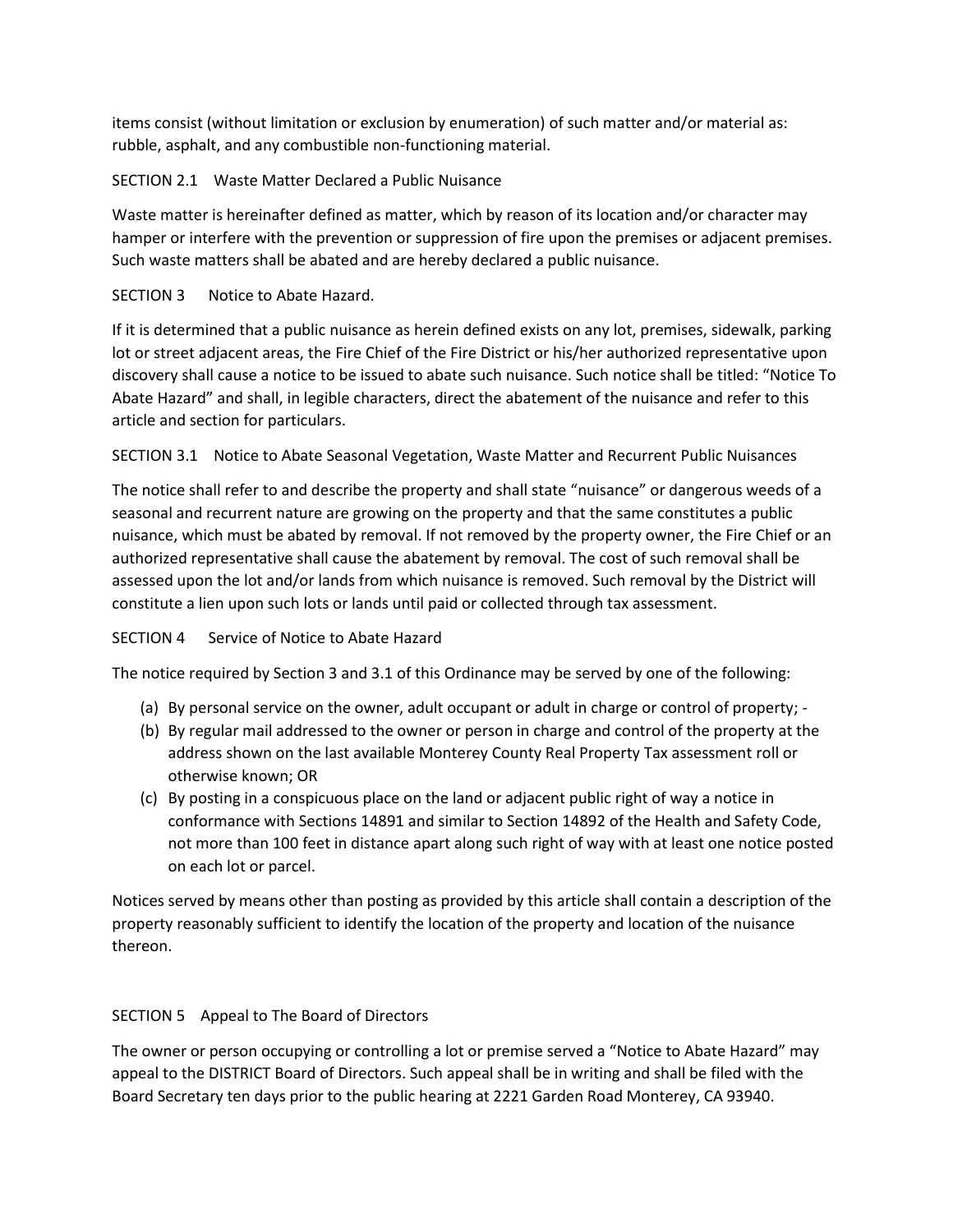An administration fee shall accompany any appeal filed. The appeal must include the parcel number, address and basis of your appeal. If the appeal is not accompanied by the fee, then the appeal will be administratively denied.

A public hearing shall be conducted at a regular meeting by the Board of Directors or before a referee appointed by it, to hear and consider all objections or protests, if any, to the proposed abatement of the public nuisance. If the hearing is before a referee, upon the conclusion of the hearing, the referee shall report to the Board of Directors findings and recommendations as to what objections, if any, should be allowed and what objections, if any, should be overruled. The public hearing shall be conducted at the DISTRICT Cindy Nagai Community room located at 73 Fern Canyon Road, Carmel, California, or other designated meeting place and shall take place on a date and time to be determined and posted with the inspection schedule each year.

#### SECTION 6 Violation

The owner, occupant or agent of any lot or premise within the DISTRICT who shall permit or allow the unlawful continuance of a fire hazard and/or public nuisance as defined in Section 1.1 of this Ordinance upon any lot or premises owned, controlled by him/her, or who shall violate any of the provisions of this Ordinance, shall be in violation and responsible for all costs and fees incurred to abate the public nuisance.

### SECTION 7 Abatement of Nuisance by the Fire Chief

If the owner fails or neglects to abate the nuisance as herein defined by the District within the time specified in the notice to abate hazard, the Fire Chief shall cause such nuisance to be removed and/or abated pursuant to Sections 14900 and 14901 of the Health and Safety Code. The fire code official or commissioner or their assistants, deputies, employees, or contracting agents, or other representatives may enter upon private property for the purpose of inspecting and/or removing vegetation. Upon said abatement the district may assess all related costs per Government Code Section 25845. Any property owner may have the vegetation removed at the owner's expense if it is done prior to the arrival of the fire code official or commissioner or their representatives. A report of the proceedings and an accurate account of the cost of abating the nuisance on each separate property shall be filed at the District.

# SECTION 8 Cost of Abatement and Removal

Costs for abatement shall include any and all administrative costs including, but not limited to, cost of mailing, fire district personnel's time, computer retrieval, plus contractor's abatement costs and legal costs.

#### SECTION 9 Government Code Provisions Adopted and Collection Assessments

The provisions of Section 25845 of the Government Code and Section 14930 of the Health and Safety Code of the State of California are incorporated by reference and made as part of this Ordinance. The County Auditor shall enter each assessment in the County Tax Roll opposite the parcel of land. The amount of the assessment shall be collected at the time and in the manner of ordinary county taxes; and, if delinquent, the amount is subject to the same penalties and procedure of foreclosure and sale as provided for ordinary county taxes.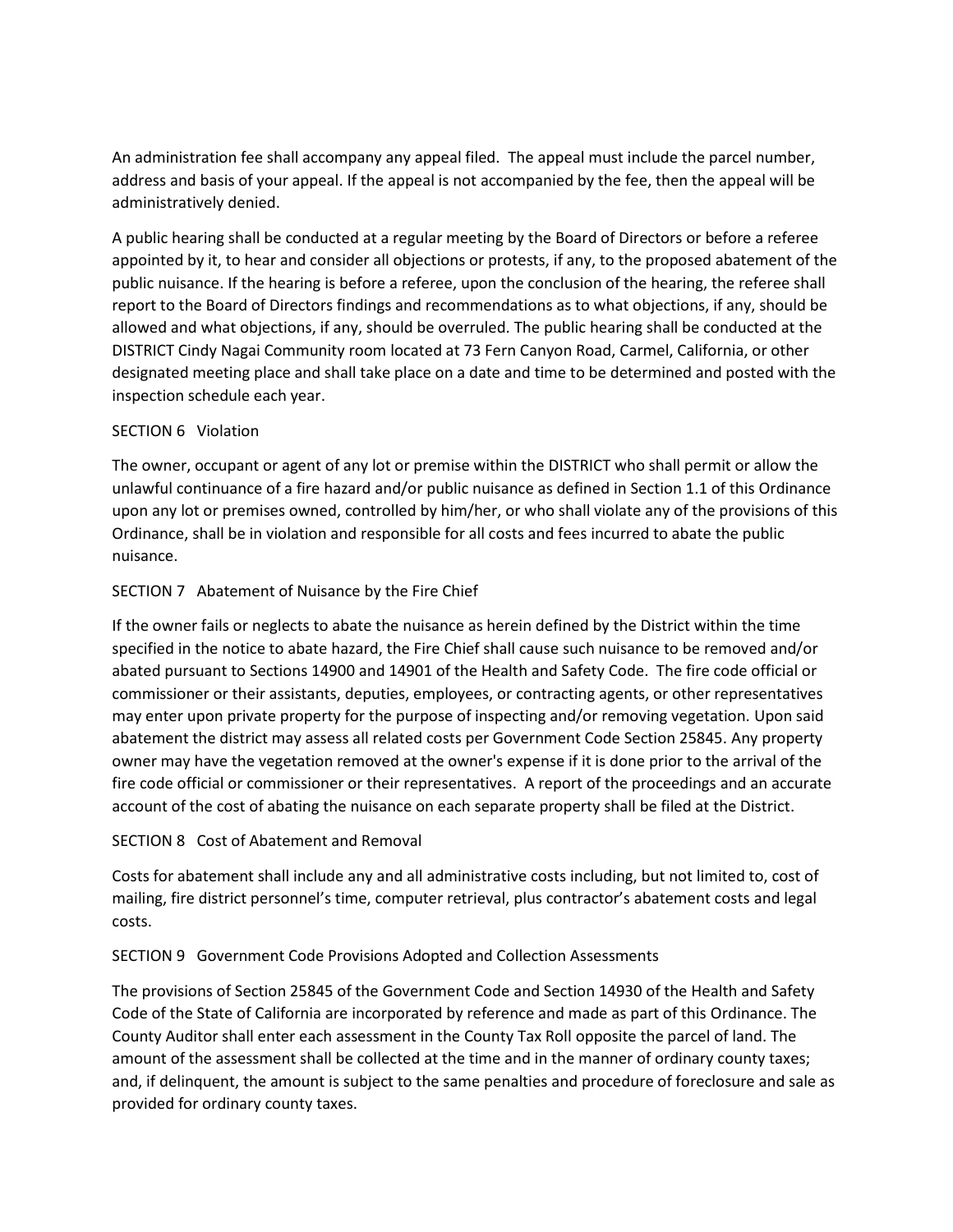#### SECTION 10 Environmental Assessment

(a) Pursuant to the California Environmental Quality Act (CEQA}, California Public Resources Code 21000 et seq. and the CEQA Guidelines promulgated thereunder, (b) California Administrative Code, 15000 et seq., the Board of Directors finds and declares that this Ordinance is exempt from the requirements of CEQA for the following reasons:

- 1) This Ordinance is not a "project" per 15378 of the CEQA Guidelines and has no potential for physical change in the environment. It promulgates regulations for fire prevention and abatement, to establish vegetation management and maintenance standards for the purposes of fire protection, a means for abatement of fire hazards and procedures for enforcing those measures. This Ordinance further incorporates and complies with policies of the Safety Element of the Monterey County General Plan which was adopted after appropriate CEQA review. This Ordinance does not change the above policies and will have no effect not already resulting from previously adopted ordinances, policies and statutes.
- 2) This Ordinance is categorically exempt from CEQA under 15304(i), 15307 and 15308 of the CEQA Guidelines as it will result in minor alterations of vegetation and will not involve mature or scenic trees, except for forestry and fire management purposes. It is a regulatory action that will reduce the start and spread of wildfires and assure maintenance and enhancement of a natural resource in the District. The ordinance is further reinforced by the District Fire Defense Plan and supporting CEQA document completed in 2018.

### SECTION 11 Publication of Notice

Following adoption, this Ordinance shall be published once in The Herald, a newspaper published in the County of Monterey and circulated in the District.

#### ARTICLE V

This Ordinance shall take effect and be in force thirty (30) days from and after final passage.

The Board of Directors hereby declares that that in order to promote and protect the public health, safety and welfare of the citizens of the Carmel Highlands Fire Protection District by reason of certain vegetation and other items constituting a potential health and fire hazard requiring immediate regulation and control by the Fire District; That the Board of Directors does hereby determine that such facts constitute an urgency, that the passage of this ordinance is urgent due to the severity and frequency of annual vegetation within the District, and shall take effect 30 days from passage.

#### ARTICLE VI

The Board of Directors hereby declares that should any section, paragraph, sentence or word of this ordinance or of the Codes or Ordinances referenced herein be declared for any reason to be invalid, it is the intent of the Board that it would have adopted all other portions of this ordinance independent of the elimination therefrom of any such portion as may be declared invalid.

ARTICLE VII Ordinance 2001-08 is repealed hereby.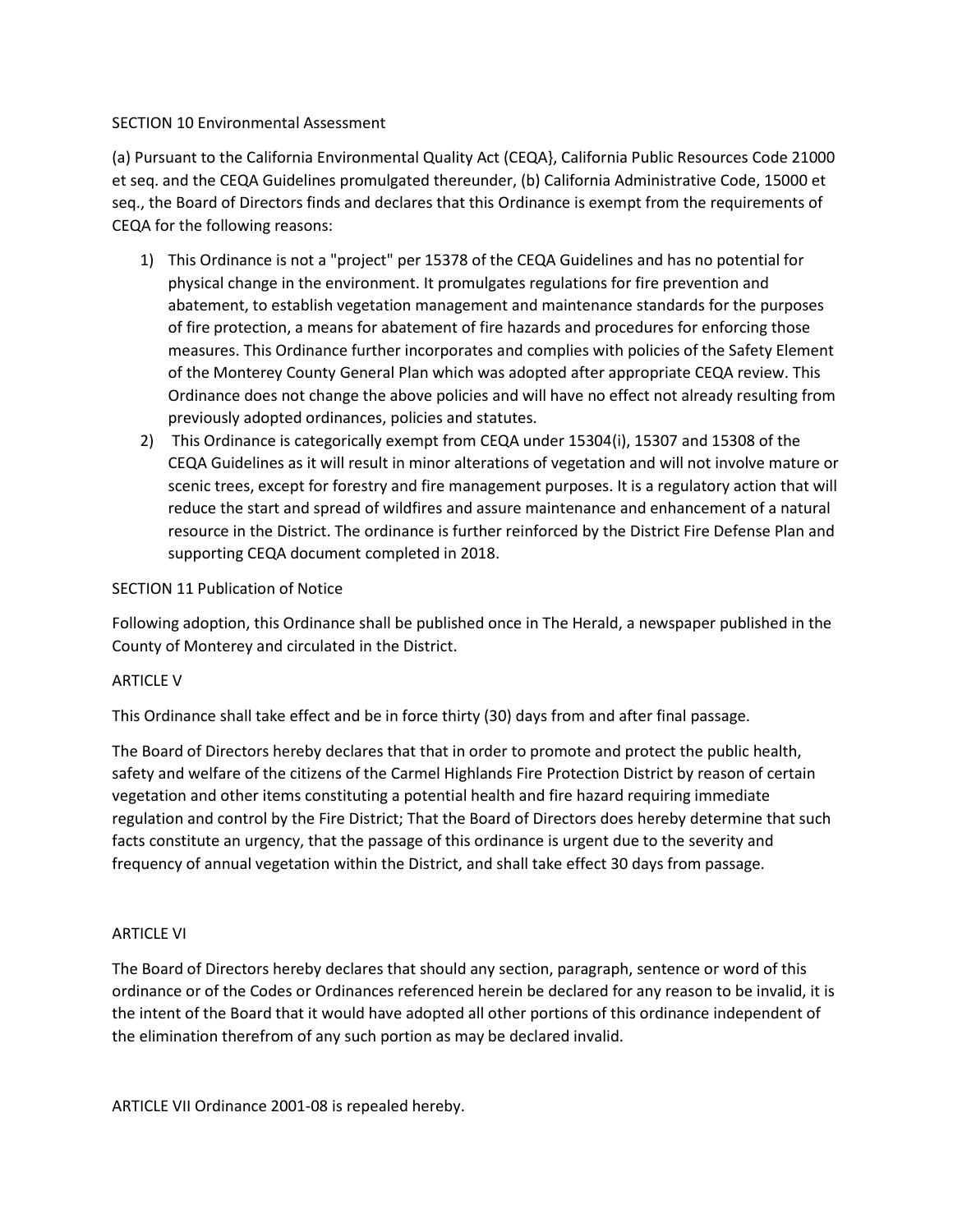PASSED AND ADOPTED at a regular meeting of the Board of Directors of Carmel Highlands Fire Protection District duly held on March 18, 2020 by the following vote:

AYES: Semeria, Davidian, Rossen, Hallam, Descalzi

NOES: None

ABSENT: None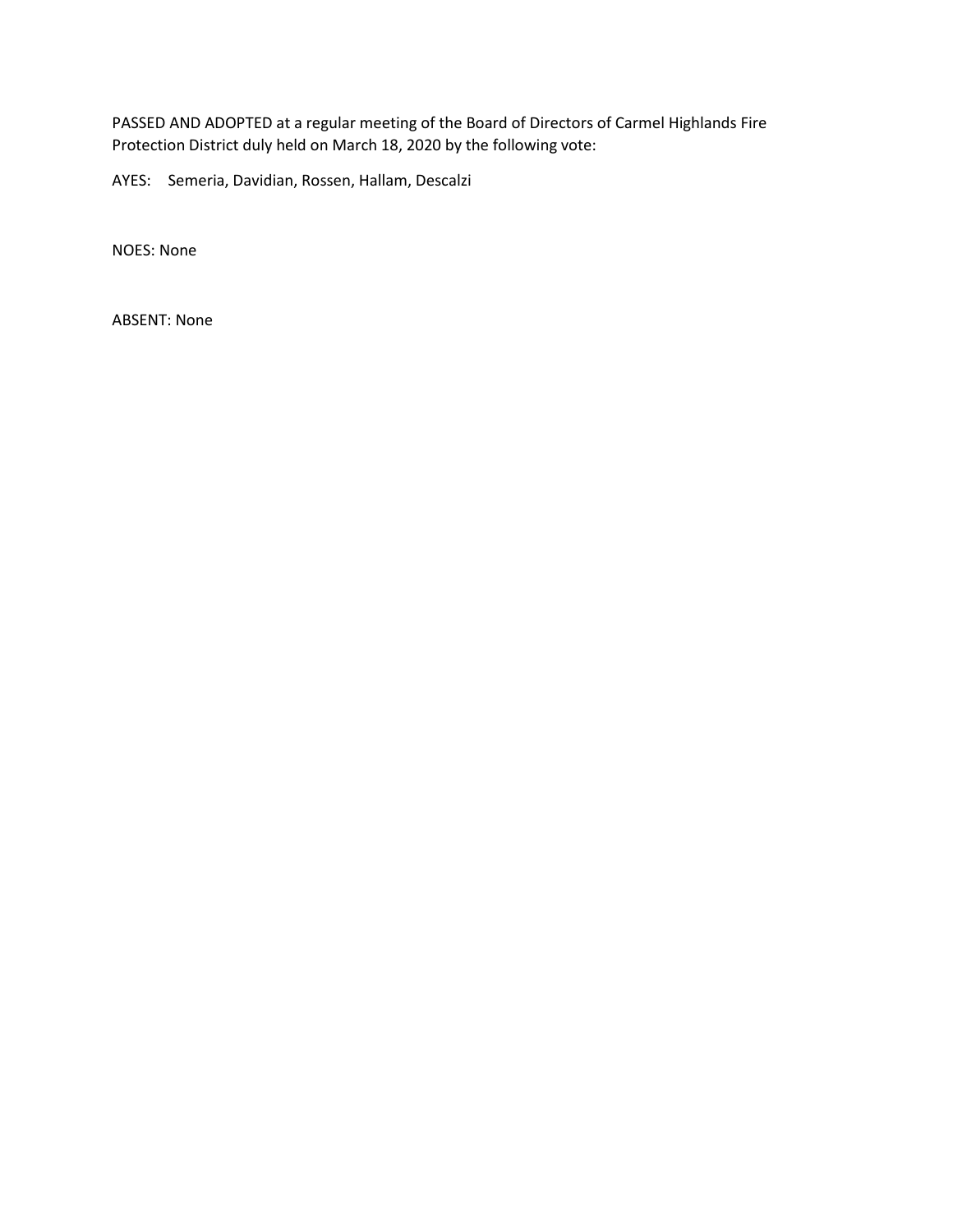

# *Carmel Highlands Fire Protection District*

*2221 Garden Road Monterey, California 93940 (831) 333-4600 FAX: (831) 333-4660 www.carmelhighlandsfire.org*

# **Carmel Highlands Fire Protection District Ordinance 12-2020 WEED ABATEMENT STANDARDS**

The following are the weed abatement standards employed by the Carmel Highlands Fire Protection District (District). Owners or private contractors employed by owners shall comply with these standards when clearing their properties.

Grass, weeds, brush, trash, rubbish, and other combustible materials which create a fire hazard shall be removed from improved parcels, vacant lots, yards, courtyards, parkways, and other locations as specified by the District.

# **All Parcels within the District:**

Must comply with California Public Resources Code 4291. See enclosure.

- Cut or mow annual grass down to a maximum height of 4 inches.
- Create a horizontal spacing between shrubs and trees.
- Create a vertical spacing between grass, shrubs and trees.
- Remove fallen leaves, needles, twigs, bark cones and small branches. However, these may be permitted to a depth of 4 inches if erosion control is an issue.

In addition, owners must maintain a 30-foot reduced fuel clearance along the perimeter of their parcel that borders 1) a public road and 2) an adjacent parcel; to a distance of 100 feet beyond the structure on either parcel that is the furthest distance from the road. If there are no structures on either parcel, no side boundary clearance is required.

# **Exceptions:**

Ornamental plants and trees that are individually planted, spaced, and maintained in such a manner that they do not form a means of transmitting fire from native growth to the structure. Cultivated ground cover such as green grass, ivy, succulents, or similar plants provided that they are maintained in a condition that does not form a means of transmitting fire from native growth to the structure.

Do not let weed contractors stray from your property onto State, Federal, or other private lands.

If it becomes necessary for the District to perform weed abatement on your property, the cost shall be assessed upon the property and entered into the County tax roll. Ordinance # 12-2020 is posted on the District website for your reference.